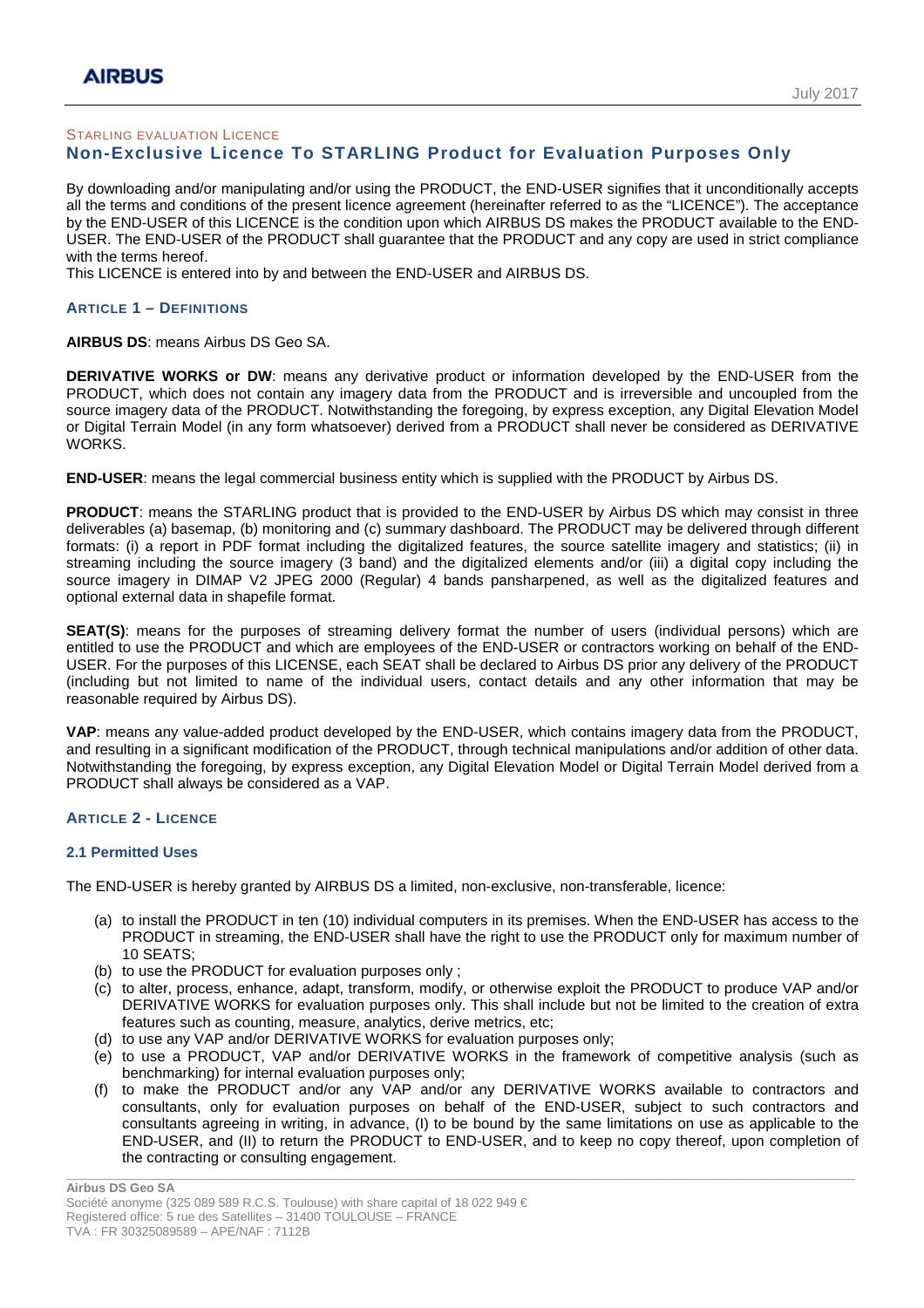## **2.2 Confidentiality obligations**

Without prejudice of the rights granted under Article 2.1, the information contained in the PRODUCT, VAP and/or DERIVATIVE WORKS licensed under this LICENCE shall be considered as confidential (the "Confidential Information"). The END-USER shall not disclose, or use the referred Confidential Information except as expressly authorized under this LICENSE.

The END-USER acknowledges that any unauthorized use or disclosure of the Confidential Information may cause irreparable damage to Airbus. Therefore, the END-USER undertakes to safeguard against unauthorized acquisition, use and disclosure the Confidential Information. In discharging this obligation, the END-USER shall use the same degree of care that it uses to protect its own confidential information of a similar nature, but in no event less than a reasonable degree of care under the circumstances.

The confidentiality obligations of this Article 2.2 shall survive the expiration or termination of this LICENCE.

All rights not expressly granted by AIRBUS DS under the Article 2.1 and 2.2 are hereby retained by AIRBUS DS.

### **2.3 Prohibited Uses**

2.3.1 The END-USER shall not, and shall guarantee that any contractor or consultant engaged as per the provisions of Article 2.1 (f) does not, unless otherwise expressly provided in this LICENSE:

- (a) use the PRODUCT, VAP and/or DERIVATIVE WORKS for any use other than for evaluation purposes, especially, any commercial use;
- (b) alter or remove any copyright notice or proprietary legend contained in or on the PRODUCT and/or any VAP / and/or DERIVATIVE WORKS;
- (c) reproduce, transmit, disseminate, or make available in any way the PRODUCT and/or any VAP and/or DERIVATIVE WORKS, in whole or in part, to any third party other than a contractor or consultant engaged as per the provisions of Article 2.1 (f), by any means, free of charge or in return for payment;
- (d) publish or communicate in any way a competitive analysis (such as benchmarking) of any PRODUCT, VAP and/or DERIVATIVE WORKS;
- (e) transfer the PRODUCT, when available in streaming format, to individual users which have not been declared in the list of SEATS; or
- (f) do anything not expressly permitted under Article 2.1 and Article 2.2.

2.3.2 In case of the END-USER decides to use the streaming access provided by AIRBUS DS, the END-USER shall not,

- and shall guarantee that any contractor or consultant engaged as per the provisions of Article 2.1 (f) does not:
- (a) use automatic system to perform speed and access tests to the PRODUCT; or
- (b) harvest the PRODUCT by using automatic system scanning the PRODUCT; or
- (c) consume an unusual volume of data per day and per SEAT. The END-USER acknowledges and accepts that AIRBUS DS can monitor the consumption of the PRODUCT (location, frequency, …).

## **ARTICLE 3 – INTELLECTUAL PROPERTY RIGHTS**

**3.1** The data contained in the PRODUCT are the property of:

- Centre National d'Études Spatiales (CNES) for PLEIADES satellites imagery data,
- AIRBUS DS for SPOT 6 and 7 satellites imagery data.
- **3.2** The PRODUCT is protected by French and international copyright laws.
- **3.3** In addition, the PRODUCT and the satellite imagery data contained therein are protected by articles L 341-1 to 343-7 of the French Code of Intellectual Property Law as amended by the statute of 1 July 1998, relative to database copyright and to similar statutes in European countries that have incorporated EU Directive n° 96/9 of 11 March 1996 on database copyright into their laws.
- **3.4** The PRODUCT or VAP shall include the AIRBUS DS logo and the following credits conspicuously displayed:
	- For PLEIADES satellite imagery data: "© CNES (year of acquisition), Distribution AIRBUS DS"
	- For SPOT 6 and 7 imagery data: "© AIRBUS DS (year of acquisition)"

### **ARTICLE 4 – WARRANTY – LIABILITY**

**4.1** AIRBUS DS warrants that it has sufficient ownership rights in the PRODUCT to make the PRODUCT available to the END-USER under the terms hereof.

\_\_\_\_\_\_\_\_\_\_\_\_\_\_\_\_\_\_\_\_\_\_\_\_\_\_\_\_\_\_\_\_\_\_\_\_\_\_\_\_\_\_\_\_\_\_\_\_\_\_\_\_\_\_\_\_\_\_\_\_\_\_\_\_\_\_\_\_\_\_\_\_\_\_\_\_\_\_\_\_\_\_\_\_\_\_\_\_\_\_\_\_\_\_\_\_\_\_\_\_\_\_\_\_\_\_\_\_\_\_\_\_\_\_\_\_\_\_\_\_\_\_\_\_\_\_\_